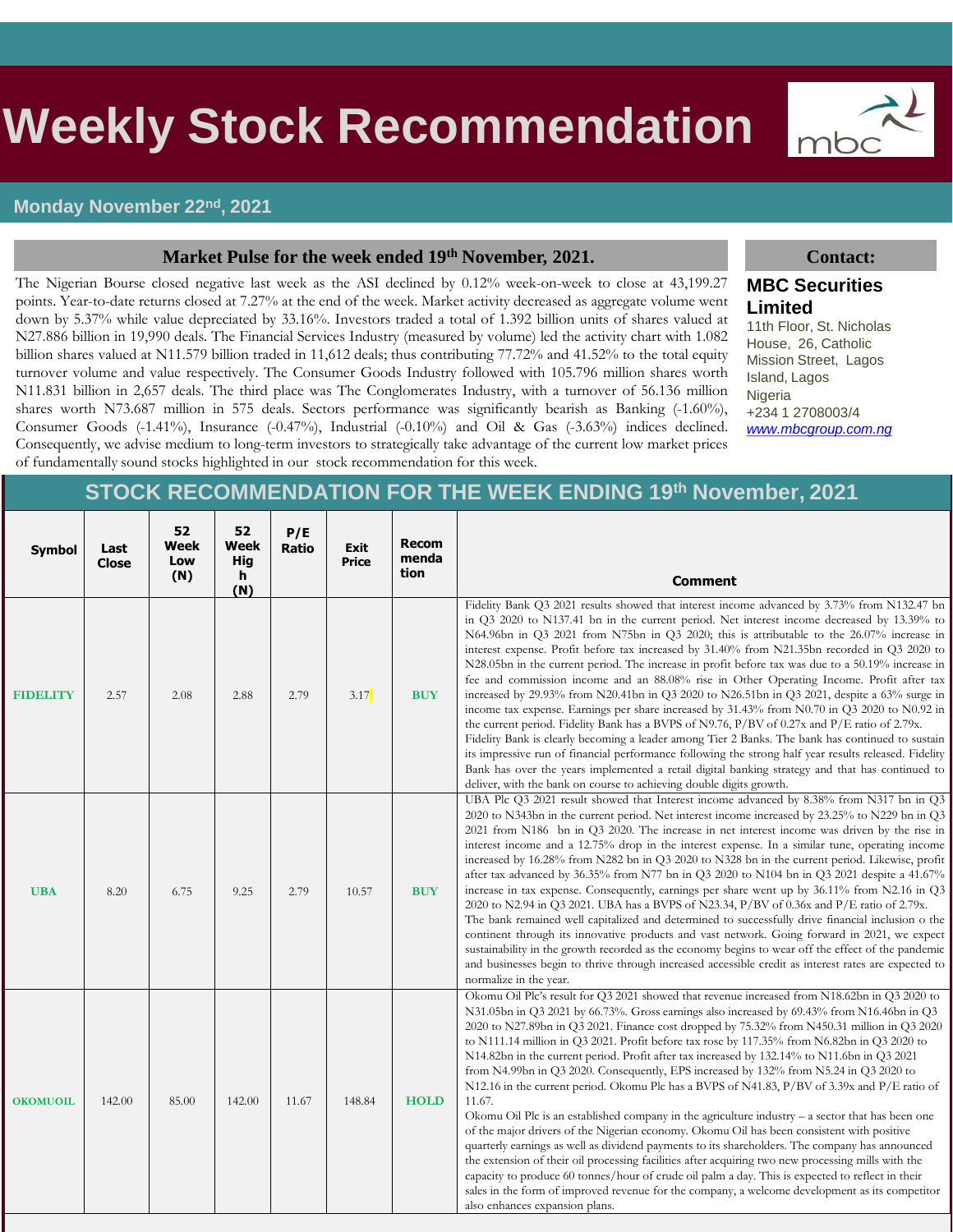## **WEEKLY STOCK RECOMMENDATION**

| Symbol          | Last<br>Close | 52<br>Week<br>Low<br>(N) | 52<br><b>Week</b><br><b>High</b><br>(N) | P/E<br><b>Ratio</b> | Exit<br>Price | <b>Recom</b><br>menda<br>tion | <b>Comment</b>                                                                                                                                                                                                                                                                                                                                                                                                                                                                                                                                                                                                                                                                                                                                                                                                                                                                                                                                                                                                                                                                                                                                                                                                                                                                                                                                          |
|-----------------|---------------|--------------------------|-----------------------------------------|---------------------|---------------|-------------------------------|---------------------------------------------------------------------------------------------------------------------------------------------------------------------------------------------------------------------------------------------------------------------------------------------------------------------------------------------------------------------------------------------------------------------------------------------------------------------------------------------------------------------------------------------------------------------------------------------------------------------------------------------------------------------------------------------------------------------------------------------------------------------------------------------------------------------------------------------------------------------------------------------------------------------------------------------------------------------------------------------------------------------------------------------------------------------------------------------------------------------------------------------------------------------------------------------------------------------------------------------------------------------------------------------------------------------------------------------------------|
| <b>ZENITH</b>   | 24.50         | 19.30                    | 28.50                                   | 2.45                | 29.40         | <b>BUY</b>                    | Zenith Plc Q3'2021 results showed that gross earnings advanced by 1.91% to N518.67bn<br>from N508.97bn in Q3'2020. Interest income declined by 3.13% from N318.82bn in<br>Q3'2020 to N308.84bn. Profit before tax advanced by 1.43% from N177.28bn recorded in<br>Q3'2020 to N179.81bn in the current period. Profit after tax went up by 0.80% from<br>N159.31bn in Q2'2020 to N160.59bn in Q3'2021 after a 6.95% increase in income tax<br>expenses. Earnings per share advanced by 0.79% from N5.07 in Q3'2020 to N5.11 in the<br>current period. Zenith Bank has a BVPS of N37.81, $P/BV$ of 0.66x and $P/E$ ratio of 2.45x.<br>Zenith Bank is on course to improve on its results in the new financial year. The bank was<br>recognized as the Most Valuable Banking Brand in Nigeria and has successfully bolstered this<br>narrative even further with the release of its FY 2020 report. The firm has shown significant<br>growth over the years and had the highest Profit After Tax in H1 2021 in the banking sector.<br>Zenith Bank is one of the most capitalized firms on the stock exchange and its investors<br>enjoy higher dividend yields than most. The bank has also pioneered technological<br>innovations in the financial services industry to engage better with its customer base.                                             |
| <b>WAPCO</b>    | 25.50         | 13.00                    | 31.50                                   | 5.37                | 31.66         | <b>BUY</b>                    | Wapco Plc Q3 2021 results showed that revenue grew by 21.86% from N179bn in Q3'2020<br>to N219bn in Q3'2021. Similarly, gross profit went up by 13.53% to N63bn in Q3'2021 from<br>N56bn in Q3'2020. Profit from operations rose by 17.09% from N41 bn in Q3'2020 to<br>N48bn in Q3'2021. Profit before tax grew by 28.02% to N43 bn in Q3'2021 from N34bn in<br>Q3'2020, on the back of a 25.30% decline in finance cost. Profit after tax rose by 43.26%<br>from N28bn in Q3'2020 to N40.39bn in Q3'2021. Consequently, Earnings per share<br>increased by 43.43%, from N1.75 in Q3'2020 to N2.51 in Q3'2021. Wapco has a BVPS of<br>N23.83, P/BV of $1.01x$ and P/E ratio of $5.37x$ .<br>We are positive about the FY 2021 outlook for WAPCO, as the company continues to<br>restructure its balance sheet to improve performance. We also expect Cost of Sales growth to<br>come lower compare to revenue growth, hence, gross margin is expected to be strengthen.<br>The expectation for lower cost of sales rest on the back of the aggressive cost optimization<br>strategy that the company has embarked on since the beginning of the previous year.                                                                                                                                                                                         |
| <b>ACCESS</b>   | 9.35          | 7.05                     | 10.50                                   | 1.35                | 11.30         | <b>BUY</b>                    | Access Plc Q3 2021 showed that interest income advanced by 25.48% from N375.28bn in Q3<br>2020 to N470.91bn in the current period. Net interest income went up 36.41% from<br>N196.27bn in Q3 2020 to N267.73bn in Q3 2021. The increase in the net interest income was<br>driven by the rise in interest income. Profit before tax advanced by 15.82% from N116.62bn<br>in Q3 2020 to N135.07bn in the current period. Profit after tax went up by 19.15% from<br>N102.30bn in Q3 2020 to N121.89bn in the current period, on the back of a 7.96% fall in<br>income tax expense. Consequently, Access recorded a 19.31% rise in earnings per share from<br>N2.90 in Q3 2020 to N3.46 in Q3 2021. Access has a BVPS of N22.49, P/BV of 0.42x and<br>$P/E$ ratio of 1.35x.<br>Access bank delivered strong bottom-line figures despite a challenging and fast-changing<br>macro and banking landscape occasioned by the COVID-19 pandemic. Access Bank has been<br>driving its revenue growth through retail expansion, which has grown consistently across all<br>income lines, driven by a strong focus on consumer lending, payments and remittances,<br>digitization of customer journeys, and customer acquisition at scale. Based on their<br>performance over the years we see Access bank sustaining their positive results through the<br>year. |
| <b>MAYBAKER</b> | 4.49          | 3.11                     | 5.18                                    | 4.40                | 5.63          | <b>BUY</b>                    | Maybaker Q3 2021 results showed an increase in revenue by 25.26% from N6.44bn in Q3<br>2020 to N8.06 bn in Q3 2021. Operating profit advanced from N1.14 billion in Q3 2020 to<br>N1.49 billion in Q3 2021, reflecting an increase of 30.80%. Finance cost increased by 43.29%<br>to N187 million in Q3 2021 from N131 million while Interest income increased by 106.58%<br>from N10 million in Q3 2020 to N20.66 million in Q3 2021. PBT went up by $29.44\%$ from<br>N1 billion in Q3 2020 to N1.30 billion in the current period, despite a 24% increase in<br>Administrative Expenses. PAT grew by 29.44% from N681.73 million in Q3 2020 to<br>N882.43 million in Q3 2021, despite a 29% surge in taxes. EPS grew by 31% to N0.51 in Q3<br>2021 from N0.39 in Q3 2020. Maybaker has a BVPS of N4.12, $P/BV$ ratio of 1.09x and $P/E$<br>ratio of 4.40x.<br>May & Baker Plc has recorded a boost in revenues from its pharmaceutical unit in 2021<br>compared to 2020 considering the rise in revenues of pharmaceutical companies due to<br>COVID-19. May & Baker Nigeria Plc's operations have also been aided by its joint venture<br>with the Federal Government of Nigeria in inaugurating the Biovaccines Nigeria Ltd and the<br>N10 billion fund provided by the Federal Government for vaccine production in Nigeria.                      |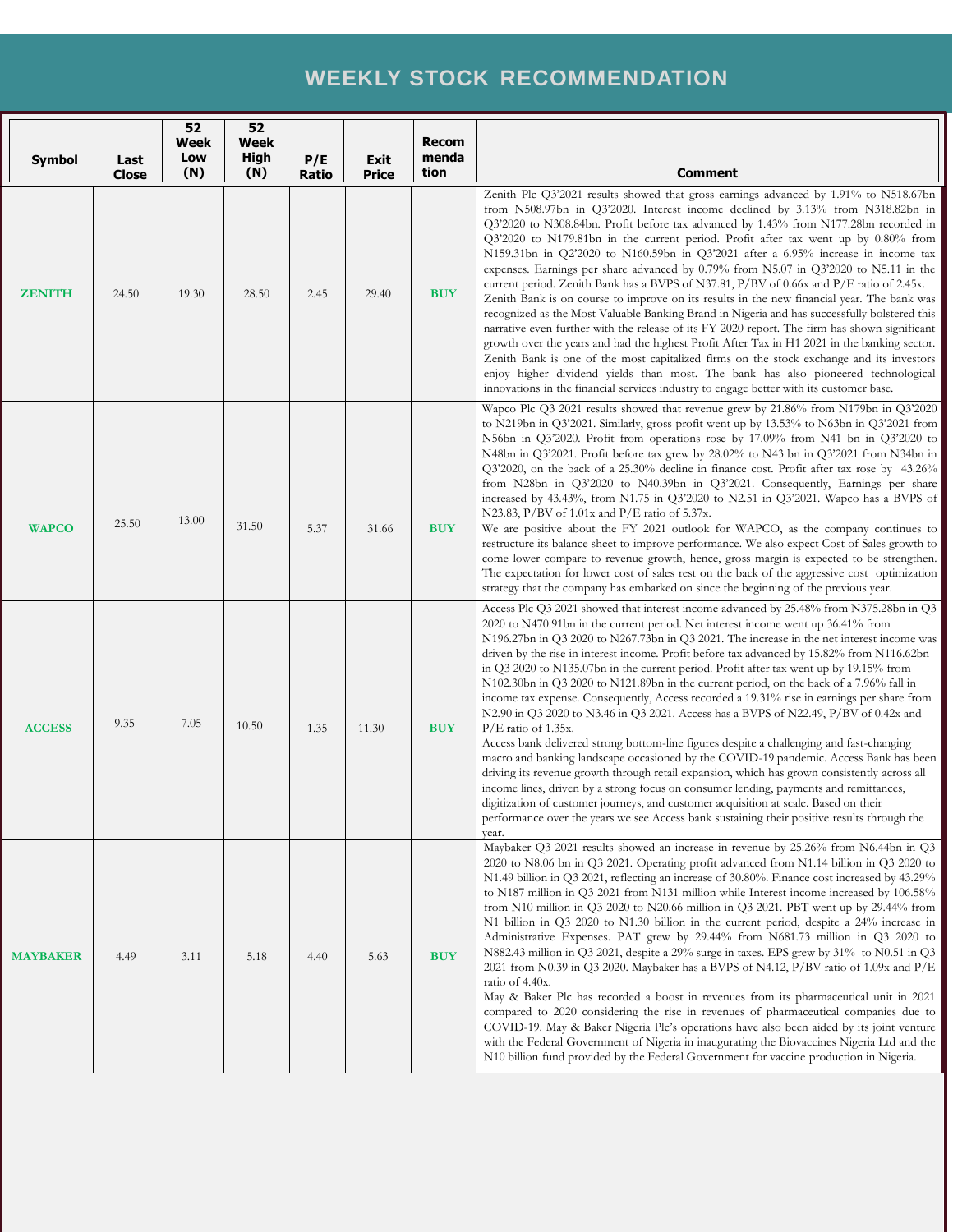| <b>NB</b>       | 51.00 | 47.00 | 63.25 | 25.52 | 60.94 | <b>BUY</b>  | NB Plc Q3 2021 results showed that revenue grew by 32.15% from N234.03bn in Q3 2020<br>to N309.28bn in Q3 2021. Similarly, gross profit increased by 22.89% to N110.53bn in Q3<br>2021 from N89.94bn in Q3 2020. Profit from operations advanced by 9.99% from N22.49bn<br>in Q3 2020 to N24.73bn in Q3 2021. Profit before tax grew by 16.03% to N12.73bn in Q3<br>2021 from N10.97bn in Q3 2020. Profit after tax grew by 18.40% from N6.93bn in Q3 2020<br>to N8.21bn in Q3 2021, with a 32.51% increase in Sales and Administrative Expenses.<br>Consequently, EPS rose by 17.24% from N0.87 in Q3 2020 to N1.02 in Q3 2021. NB Plc has<br>a BVPS of N20.94, P/BV of 2.48x and a P/E ratio of 25.52x.<br>Nigerian Breweries Plc is a major player in the Brewery sector with its plants located across<br>the country. The company has come out of its loss position from Q1 2021 and the trends<br>continues into Q2 2021. The company is well position to maintain its leadership in its sector<br>even though there are other companies producing non differentiated products in<br>competition. We are of the opinion that the EPS for Q3 will be well above N1.00 at the end<br>of Q3 2021.                                                                                                                                                                                                                                                                                                                                                              |
|-----------------|-------|-------|-------|-------|-------|-------------|-------------------------------------------------------------------------------------------------------------------------------------------------------------------------------------------------------------------------------------------------------------------------------------------------------------------------------------------------------------------------------------------------------------------------------------------------------------------------------------------------------------------------------------------------------------------------------------------------------------------------------------------------------------------------------------------------------------------------------------------------------------------------------------------------------------------------------------------------------------------------------------------------------------------------------------------------------------------------------------------------------------------------------------------------------------------------------------------------------------------------------------------------------------------------------------------------------------------------------------------------------------------------------------------------------------------------------------------------------------------------------------------------------------------------------------------------------------------------------------------------------------------------------------------------------------------|
| <b>GUINNESS</b> | 37.50 | 16.05 | 39.90 | 5.07  | 36.60 | <b>HOLD</b> | Guinness Q1 2021 results showed an increase in revenue by 58.10% from N30.02bn in Q1<br>2020 to N47.47bn in Q1 2021. Operating profit advanced from N586 million in Q1 2020 to<br>N6.51bn in Q1 2021, reflecting an increase of 1009%. Profit before tax went up by 1973%<br>from -N317.48 million in Q1 2020 to N5.95bn in the current period, following a 9.56%<br>increase in finance income. Profit after tax grew by 580% from -N841.65 million in Q1 2020<br>to N4.04bn in Q1 2021, despite a $263\%$ surge in taxes. EPS grew by 586% to N1.85 in Q1<br>2021 from $-N0.38$ in Q1 2020. Guinness has a BVPS of N36.18, P/BV of 1.04x and P/E<br>ratio of 5.07x.<br>Guinness Nigeria is a brewery giant and a total beverage company which caters to alcohol and<br>non-alcohol drinkers thereby maximizing its consumer reach with its strong, diversified<br>portfolio of brands. As seen in their FY 2020 results, rising inflation negatively affected the<br>cost of production in the sector, trapping the firm and its counterparts in loss positions.<br>Guinness was able to take advantage of the full opening of trade channels, boosting sales<br>volume. We expect them to maintain the growth momentum and get back to pre-pandemic<br>levels soon.                                                                                                                                                                                                                                                                                            |
| <b>AFRIPRUD</b> | 6.35  | 4.01  | 7.35  | 5.47  | 5.36  | <b>SELL</b> | Afriprud Plc's result for Q3'2021 showed that Gross Earnings declined from N2.63bn in Q3<br>2020 to N2.44bn in Q3 2021 by 7.03%. Interest income dropped by 9.16% from N1.77 bn<br>in Q3'2020 to N1.60bn in Q3'2021. Profit before tax went down by 14.25% from N1.56 bn<br>in Q3'2020 to N1.34 bn in the current period. Profit after tax declined by 18.27% to N1.15<br>bn in the current period from N1.40 bn in Q3'2020. Consequently, Earnings per share went<br>down by 18.31% from N0.71 in Q3'2020 to N0.58 in the current period. Afriprud has a<br>BVPS of N4.25, $P/BV$ of 1.49x and $P/E$ ratio of 5.47x.<br>Africa Prudential Registrars Plc is a share registration service provider, which specializes in<br>customer-focused service delivery for corporate organizations. The Company renders share<br>registration services to both public and private companies. Its products include E-Dividend,<br>E-Offer, e-Registrar Solutions (eRS), E-Replacement and On-going Offers. The E-Dividend<br>allows direct crediting of investors bank account with their dividend, which replaces the<br>conventional dividend payment process burdened with warrant printing, posting and<br>returned unclaimed. The E-Offer allows direct crediting of investors central securities<br>clearing system (CSCS) account with allotted units after public offer, right and scrip issue,<br>which replaces the conventional method of generating share certificates for the investors.<br>The eRS portal allows access to information, anytime and anywhere. |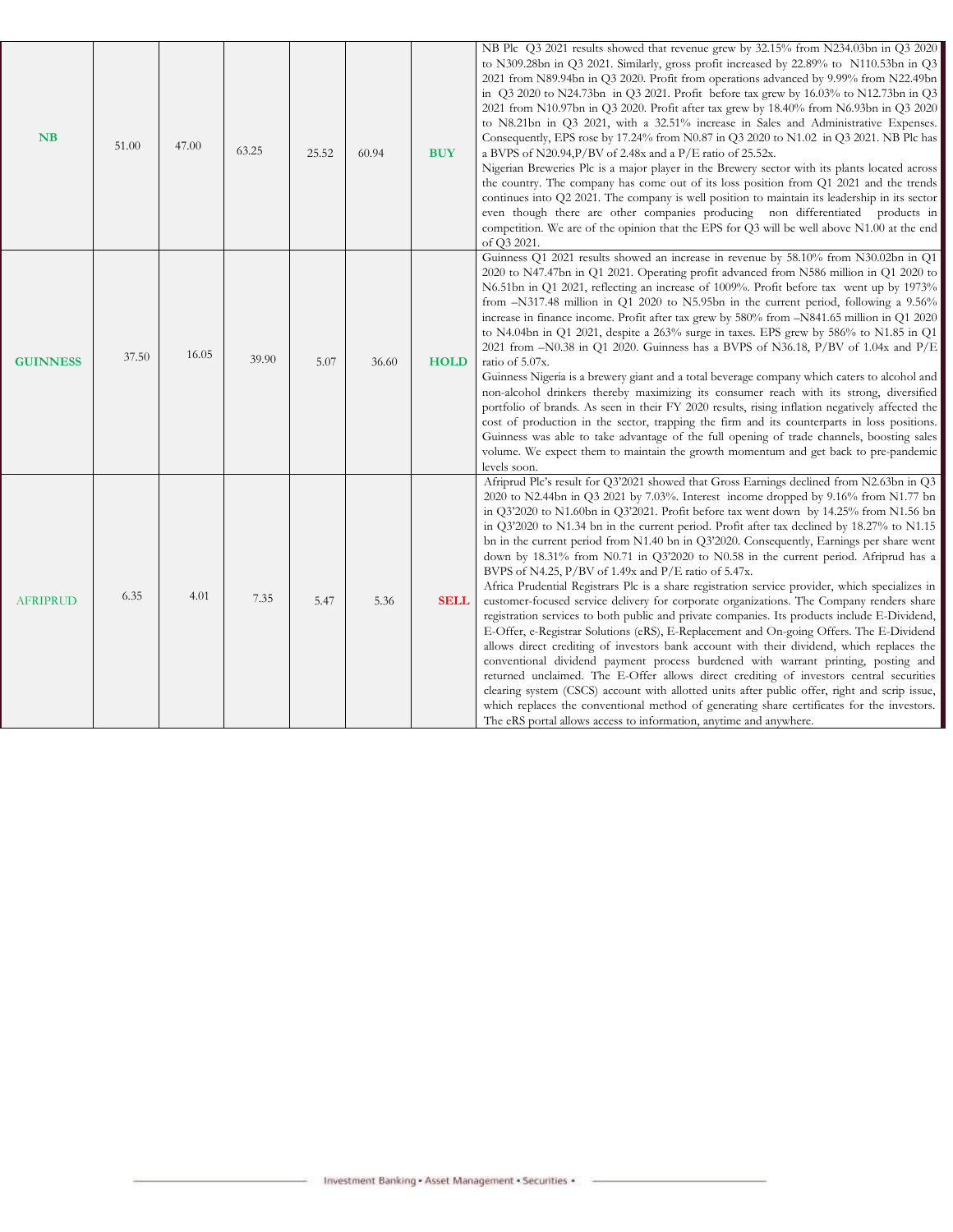| <b>EUROBONDS</b>          |              |               |              |                  |  |
|---------------------------|--------------|---------------|--------------|------------------|--|
| <b>SYMBOL</b>             | <b>PRICE</b> | <b>COUPON</b> | <b>YIELD</b> | <b>MATURITY</b>  |  |
| <b>FIDELITYBANK</b>       | 105.25       | 10.50%        | 4.81%        | <b>OCT 2022</b>  |  |
| <b>ZENITH BANK PLC II</b> | 102.99       | 7.38%         | 1.57%        | MAY 2022         |  |
| <b>UBA PLC</b>            | 102.81       | 7.75%         | 2.49%        | <b>JUNE 2022</b> |  |
|                           |              |               |              |                  |  |

# **MACRO ECONOMIC INDICATORS**

| <b>PARAMETER</b>              | <b>CURRENT</b> | <b>PREVIOUS</b> |
|-------------------------------|----------------|-----------------|
| GDP (%)                       | 4.03%          | 5.01%           |
| <b>NSE ASI (YTD)</b>          | 7.27%          | 7.41%           |
| <b>INFLATION (%)</b>          | 15.99          | 16.63           |
| <b>UNEMPLOYMENT (%)</b>       | 33.33          | 33.33           |
| <b>MPR (%)</b>                | 11.50          | 11.50           |
| <b>FX RESERVES (US \$ BN)</b> | 41.41          | 41.56           |
| <b>BRENT CRUDE (US \$)</b>    | 78.36          | 81.63           |
|                               |                |                 |

|              | <b>FIXED INCOME MARKET RATES!</b> |                 |
|--------------|-----------------------------------|-----------------|
| <b>TENOR</b> | <b>CURRENT</b>                    | <b>PREVIOUS</b> |

### **TREASURY BILLS RATES**

| <b>91-DAY</b>           | $3.00\% - 3.50\%$     | $3.00\%$ - 3.50%  |  |
|-------------------------|-----------------------|-------------------|--|
| <b>182-DAY</b>          | 4.50% - 6.00%         | 4.50% - 5.00%     |  |
| 364-DAY                 | $7.00\% - 7.50\%$     | $6.50\% - 7.00\%$ |  |
|                         | <b>FGN BOND RATES</b> |                   |  |
| <b>5-YEAR FGN BOND</b>  | 12.62%                | 12.72%            |  |
| <b>10-YEAR FGN BOND</b> | 13.02%                | 13.36%            |  |

**The contents of this publication serve as a matter of information only and do not represent an advice to buy or sell stock. MBC Securities Limited does not bear liability for trading actions based on information contained in this publication. For further enquires please call +234-1-2708003-4, or E-mail us at [enquiries@mbcgroup.com.ng](mailto:enquiries@mbcgroup.com.ng) and [infor@mbcgroup.com.ng](mailto:infor@mbcgroup.com.ng)**

Investment Banking - Asset Management - Securities -